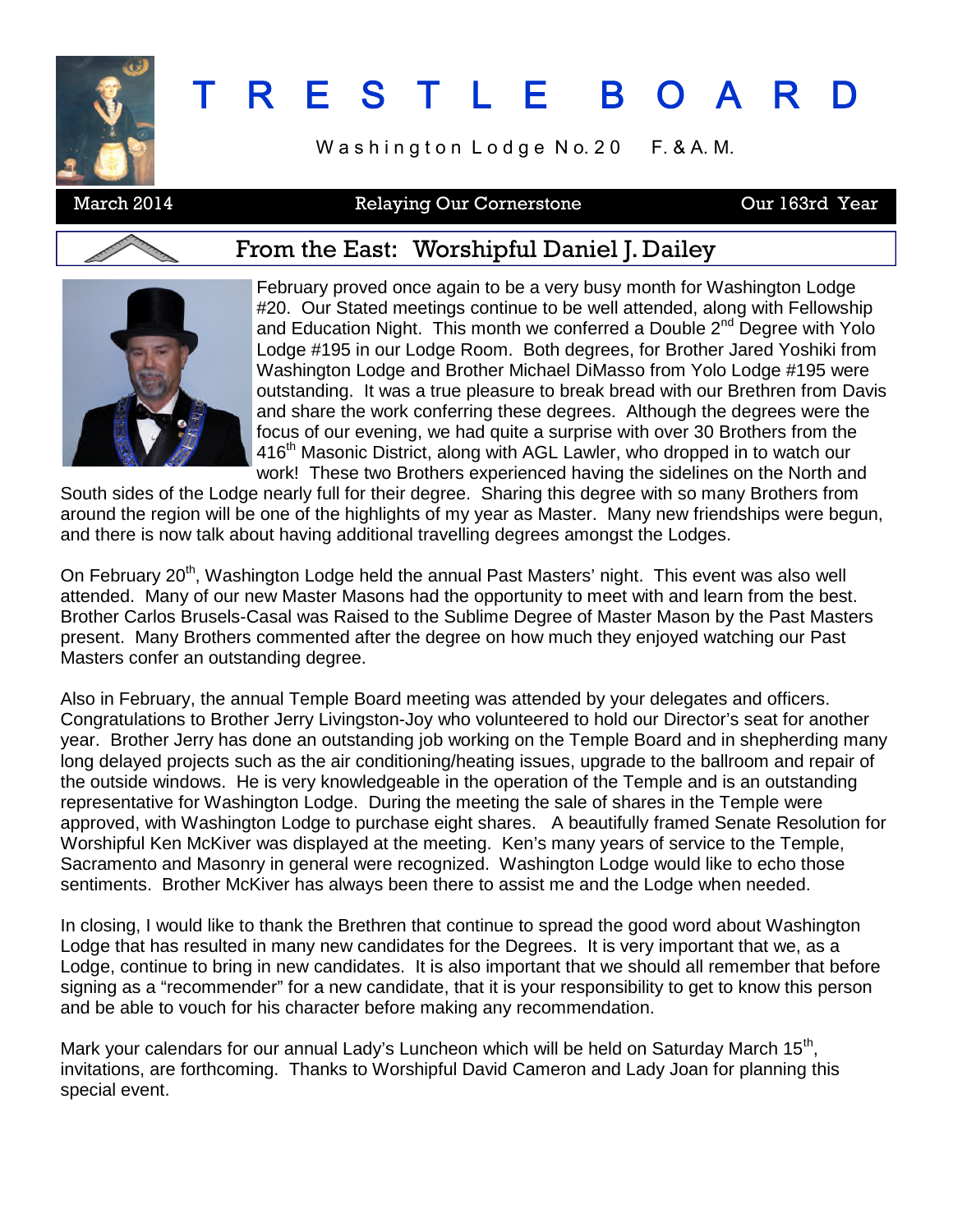### **Washington Lodge #20 2014 Officers**

#### **Master: Daniel J. Dailey**

| Senior Warden              | Michael P. Quinn      |
|----------------------------|-----------------------|
| Junior Warden              | Scott J. Goode        |
| Treasurer                  | Eric W. Hixson. PM    |
| Secretary                  | Jon R. Isaacson, PM   |
| <b>Assistant Secretary</b> | Thomas L. Weary       |
| Chaplain                   | Richard A. Wilson, PM |
| Senior Deacon              | Victor U. Sanchez     |
| Junior Deacon              | David L. Minke        |
| Marshal                    | Derek D. Waterman     |
| <b>Senior Steward</b>      | Luis J. Montero       |
| Junior Steward             | Frederick Janson      |
| Tiler                      | Floyd R. Tritt        |
| Officer's Coach            | Eric W. Hixson, PM    |
| Candidate's Head Coach     | Joseph Dongo, PM      |
| Officers Coach Emeritus    | Ray W. Lenau, PM      |
| Inspector 414 District     | Michael Titus. PM     |
| Ambassador                 | Dave Freeman          |
| Orator                     | Jed Van Wagner        |
| Junior Past Master         | Juan Faranda, PM      |

Jon R. Isaacson PM, Secretary/Webmaster Washington Lodge No. 20 P.O. Box 221788, Sacramento, CA 95822 **wln20secretary@gmail.com http://www.washingtonlodge20.org**

#### **The Washington Lodge #20 Trestle Board**

Victor U. Sanchez, Editor

**washington20editor@att.net**

Dave Freeman, Grammarian

**Master contact:**

**masterwashington20@gmail.com**

### **Stated Meeting March 6, 2014**

**5:00 PM Social 6:00 PM Dinner 7:00 PM Stated Meeting**

#### **RSVP by March 4, 2014**

**(888) 828-4476** *"Waste Not, Want Not"*

## From the West

Michael P. Quinn, Sr. Warden

Fraternal greetings from Kingman, Arizona and Masonic Lodge #22. The **Masonic Temple** is a historic building located at 212 North Fourth Street in **Kingman, Arizona**. The temple was built in 1939 for **Kingman Masonic Lodge No. 22**. Designed in the moderne style, it was the second of two WPA Projects in Kingman. The temple is next door to the old post office. With the growth in fraternal organizations, the Masons decided to have their own building. They had been using the IOOF Lodge for some time. Today, the downstairs of the temple is used for office space for downtown Kingman businesses, most notably a local bail bond agency (never know when you are going to need a bail out). Kingman Masonic Lodge and The Order of Eastern Star still meet in the upper floor of the Temple. The temple is on the National Register of Historic Places.







**March Schedule**

|               | March 6, Stated Meeting           |
|---------------|-----------------------------------|
|               | March 12 Masonic Fellowship Night |
| March 13, TBD |                                   |
|               | March 15, Ladies Luncheon         |
|               | March 20, Double 1st Degree, TBD  |
| March 25. OSI |                                   |
|               | March 27, Officer's Practice      |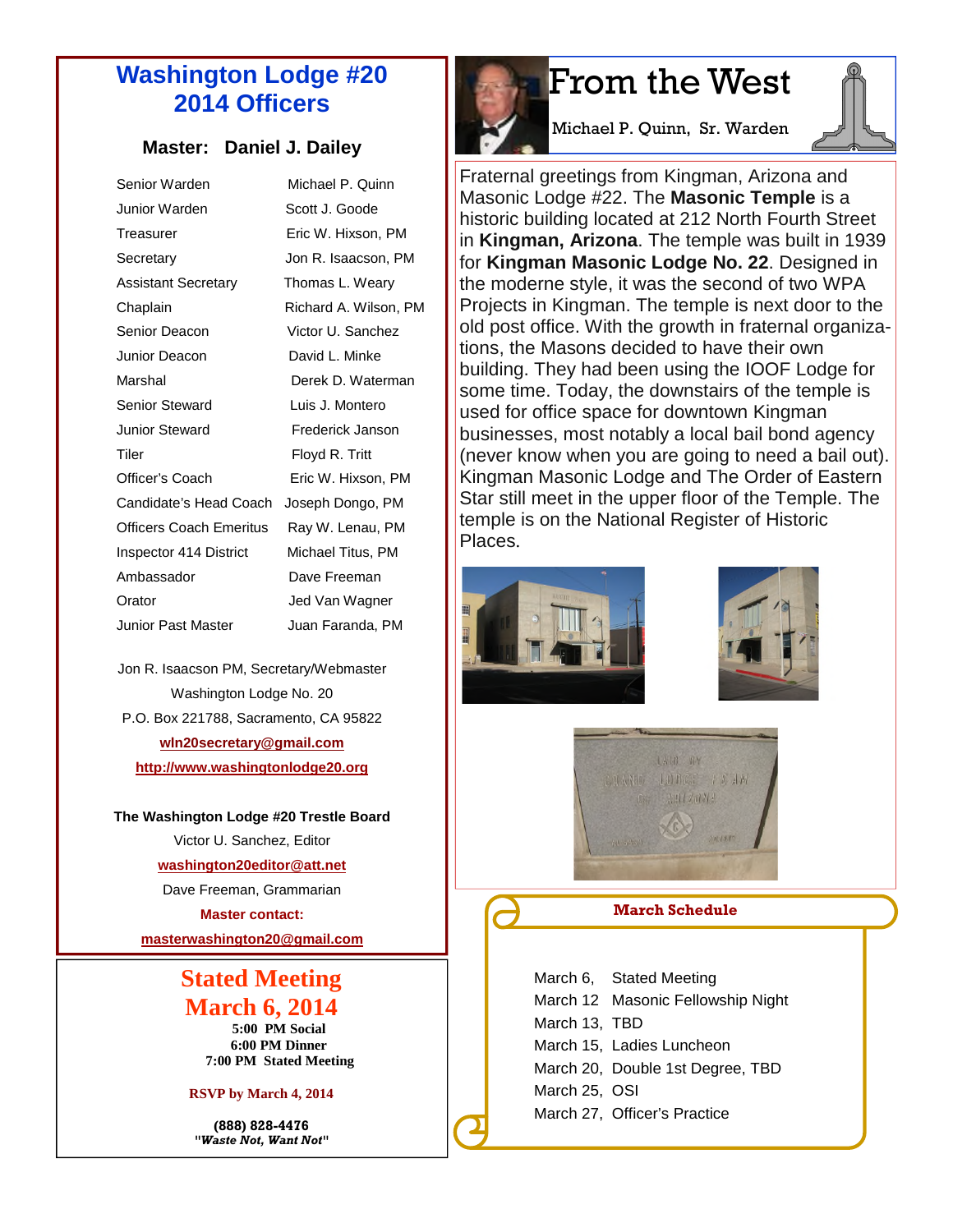## From the South



Scott J. Goode, Jr. Warden



There has been a lot of excitement since the last Trestle Board. Brothers Jonathan Brizuela and Carlos Brussels-Casals were raised to the sublime Degree of Master Mason. They are excellent men with a lot to offer our fraternity.

There was a Roll Call dinner to congratulate the newly raised and to honor and remember our Brothers who are now a part of the Celestial Lodge above. This event was well attended by Past Masters who reminisced about their times as Master of the lodge; whom they served with and who was raised under their watch. It was a touching and up-lifting time for all.

We performed a double second degree with Yolo Lodge. It was well attended and the craft was superbly performed. As we work with and get to know the men of Yolo Lodge, I see that a strong bond has formed and we all look forward to future endeavors together.

Past Masters' night was a great time, especially the second section. The candidate was treated to a humbling experience. If you missed it, you should feel at a loss. It was a pleasure to sit on the sidelines and watch the Masters at work. I was amazed at how they could be professional and lighthearted at the same time.

If you ever have any questions, comments or ideas, please feel free to stop by in the South. The South entrance is always open.

> "Happiness and moral duty are inseparably connected." **George Washington**

On June 21, 2014, the **Grand Lodge of California** will re-enact the laying of the cornerstone at our State Capitol. This ceremony is open to the public and all are welcome to attend.

Washington Lodge #20, along with Tehama Lodge #3 and the other Lodges of Sacramento will take part in this historic event.We look forward to a great occasion and strong participation from the Washington Lodge #20 membership.

More information is available at the Temple office or on the Grand Lodge website.

**Washington Lodge #20** *Mission Statement*

To practice and promote a way of life that binds like-minded men in a worldwide brotherhood that transcends all religious, ethnic, cultural, social and educational differences. Through Masonic principles and tradition and by the outward expression of these through its fellowship and compassion, Washington Lodge No.20 F.&A.M. provides ways in which to serve God, family, country, neighbors and self in an environment that contributes to the enrichment and betterment of its members, mankind, and its communities.